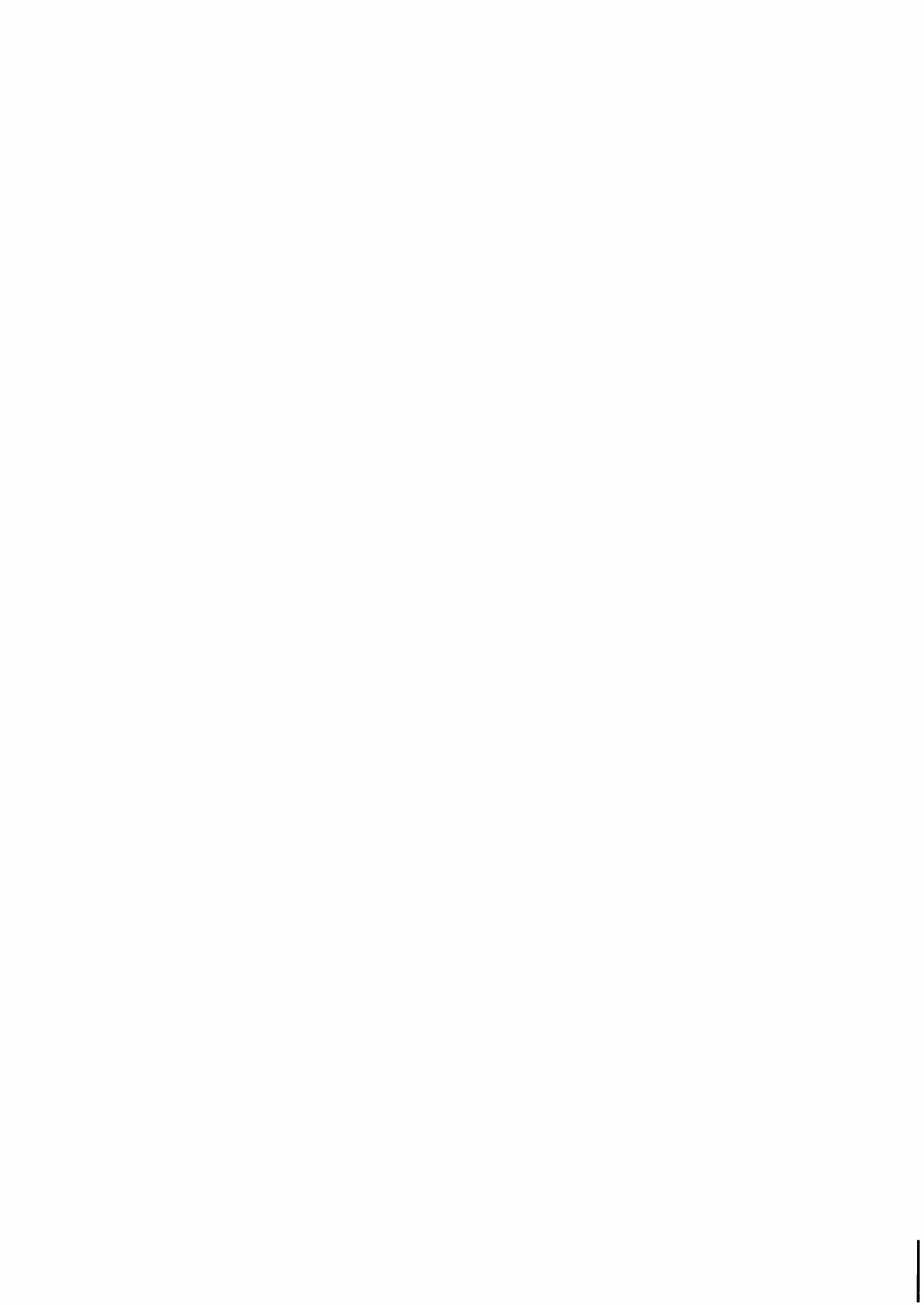FOREWORD

This paper by Tdnu Puu uses a topological model together with a structural stability principle as a means to identify and characterize long run solutions as regards regional specialization, direction of trade, and spatial organization. Within this setting not too restrictive assumptions are used to deduce results which shed new light on von Thunen's theory of location and spatial interaction.

> ake E. Andersson Leader Regional Issues Project

April, 1984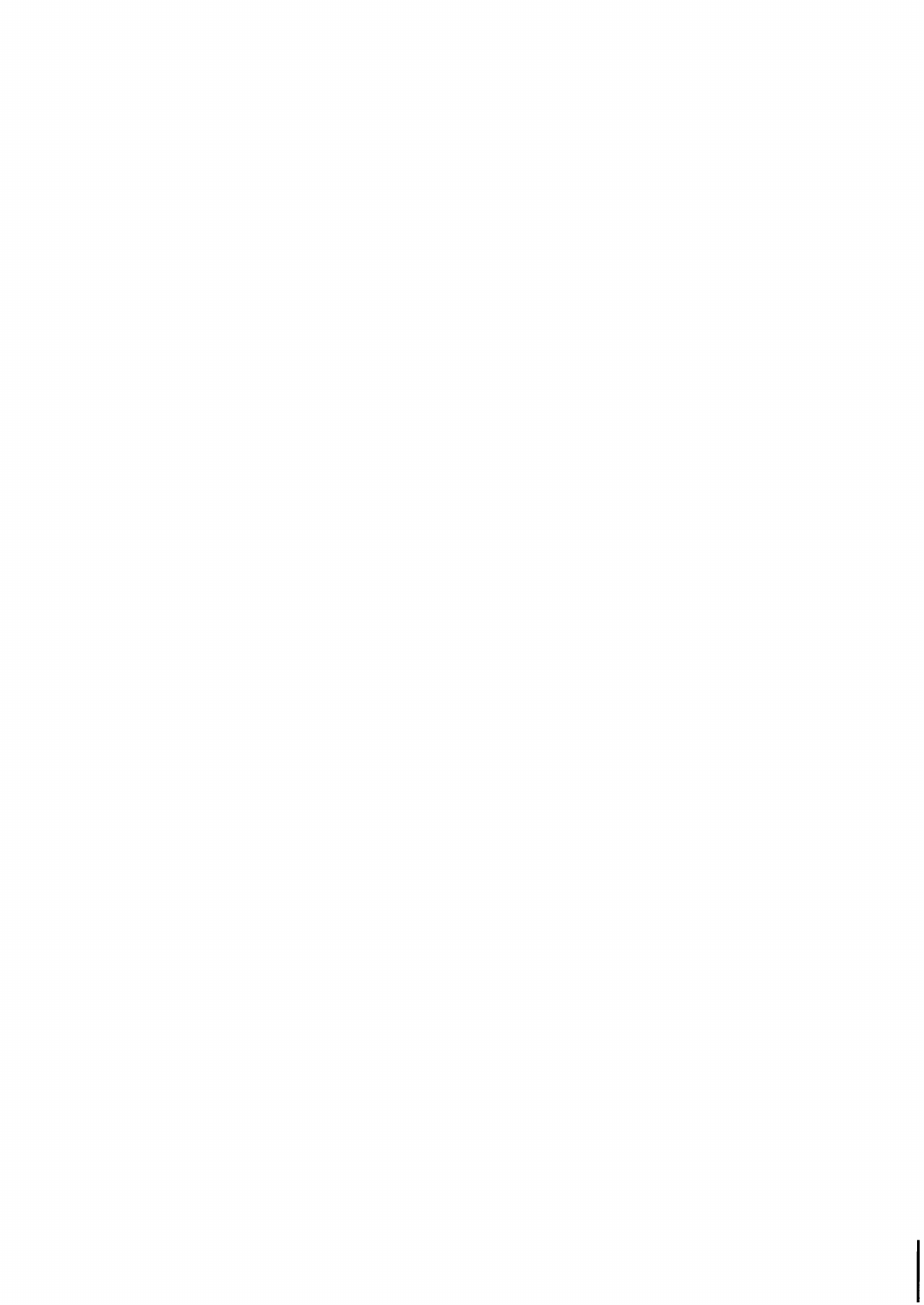AN ATTEMPT AT RESTORING VON THUNEN - A TOPOLOGICAL MODEL

by

T6nu Puu

Assume a production and exchange economy, extended over a region R of the Euclidean plane. We denote the location coordinates by x, y. There are n productive activities, represented by production functions:

$$
Q_{i} = F^{i}(K_{i}, L_{i}, M_{i}), \qquad (1)
$$

which depend on the primary inputs capital, labor, and land. If we assume the functions to be linearly homogeneous, we can divide through by the input of land, to obtain the areal densities of outputs

$$
q_{i} = f^{i}(k_{i}, \ell_{i})
$$
 (2)

as well defined functions of the areal densities of capital and labor used. Formally  $q_i = Q_i/M_i$ ,  $k_i = K_i/M_i$ , and  $\ell_i = L_i/M_i$ .

We assume no spatial productivity differences, so that **(2)**  apply at all locations. Moreover, the aggregate stocks of capital goods and labor force are supposed to be perfectly mobile.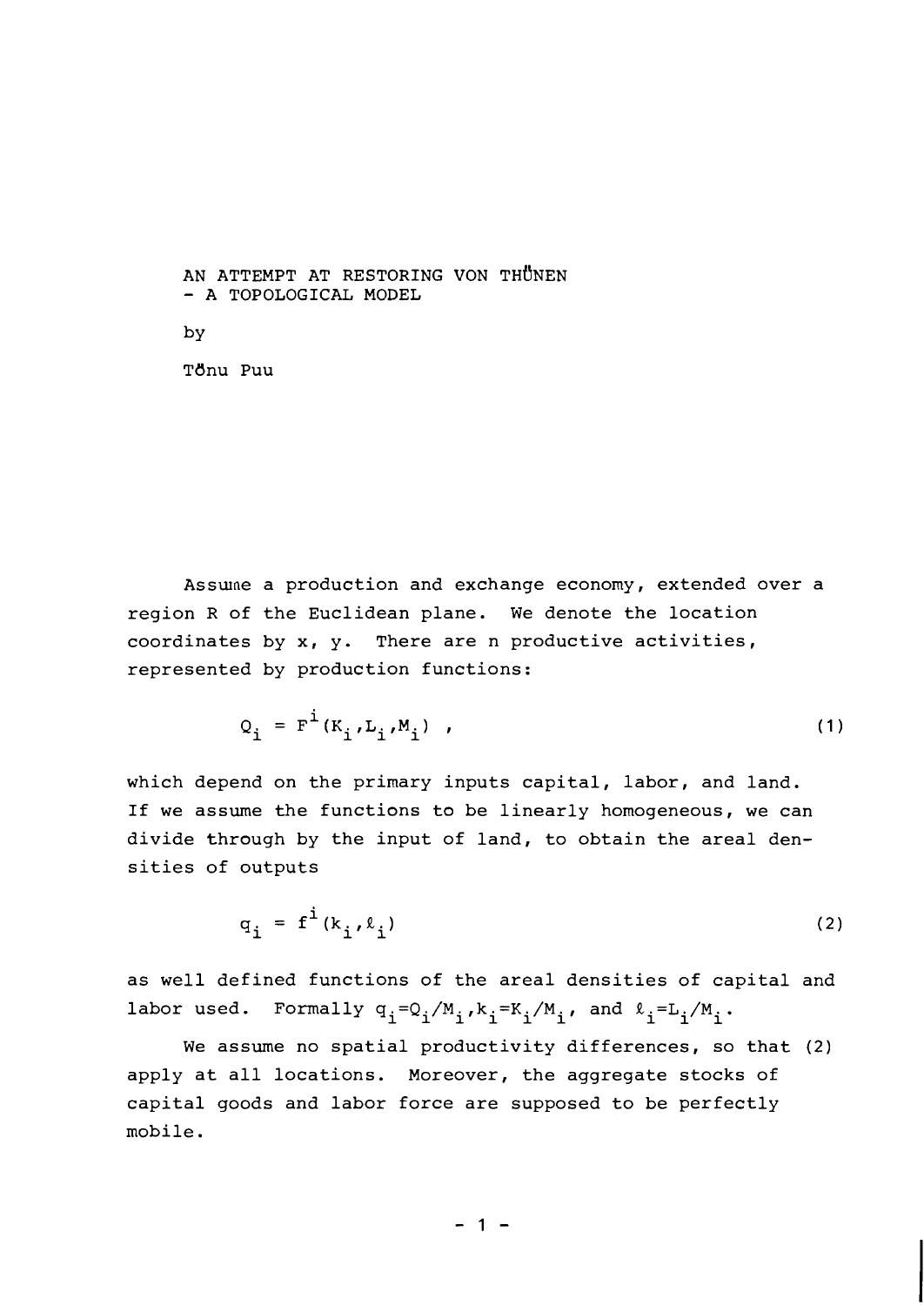Considering a long-run equilibrium, we disregard the relocation costs of these stocks. Accordingly we have removed all the reasons for specialization and trade employed by traditional economists. Considering productivity differences and/or relocation costs for inputs would only reinforce the points we are going to make. The single immobile input is land, but its quality is the same everywhere, and its usefulness only varies with its centrality of location. This variation in the usefulness of land will be reflected in the spatial variation of land rent. Capital rent and wage rate will, due to the assumption of costless relocation, become spatial invariants.

Supposing that a given production activity is established at a location, the optimal capital and labor densities will be determined by the conditions

$$
p_{i}f_{k}^{i}(k_{i},\ell_{i}) = r
$$
 (3)

and

$$
p_{i} f_{\ell}^{i} (k_{i}, \ell_{i}) = w
$$
 (4)

By  $p_i$ , we denote the local price of the commodity, whereas r is capital rent and w wage rate. The latter two are, as we have noted, spatial invariants. Accordingly,  $(3)-(4)$  determine k<sub>i</sub> and  $\ell_i$ , and, due to (2),  $q_i$  everywhere once  $p_i$  is known.

The question is which of the n different activities to establish at any given location. To answer this we first derive a set of relations that must hold among the commodity prices, provided the commodities are produced. Profits per unit land area from the production of the i:th commodity are

$$
\pi_{i} = p_{i} f_{i} (k_{i}, \ell_{i}) - r k_{i} - w \ell_{i}. \qquad (5)
$$

From (3)-(4) we recall that  $k_i$  and  $\ell_i$  are completely determined by  $p_i$ . Accordingly,  $\pi_i$  as well is determined by  $p_i$ . Now, the total profits of the landlord from combining the various activities are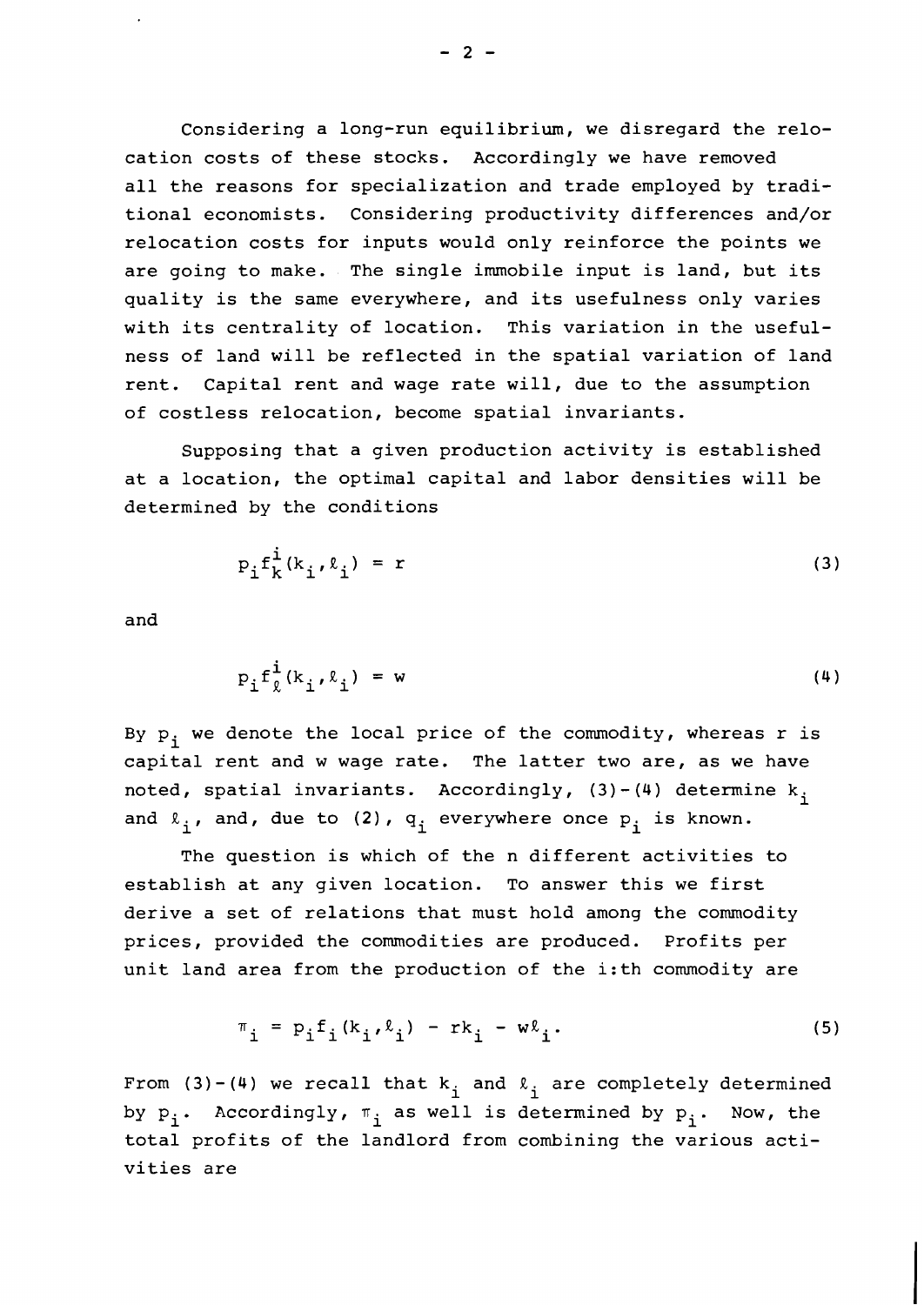$$
\sum_{i=1}^{n} \pi_i m_i
$$
 (6)

where  $m_i$  are the fractions of land used for the various activities. As  $\pi_{\texttt{i}}^{\texttt{(p_i)}}$  are independent of  $\texttt{m_i}$ , we note that (6) is linear in the latter. Assuming that the fraction of land disposable for production is m, we get

$$
\sum_{i=1}^{n} m_i = m \tag{7}
$$

as a linear constraint.

Maximizing (6) subject to (7) has the obvious solution: Put  $m_{\underline{i}}$ =m for that activity for which  $\pi_{\underline{i}}$  is maximal and  $m_{\underline{i}}$ =0 for the rest. If several of the  $\pi_i$  attain this maximum value all these activities are equivalent, and m can be distributed in any way among them.

The maximum profit per unit land area, obtained from putting land to the best possible use obviously determines land rent. We denote it

$$
g = \text{Max } \pi_{i} \tag{8}
$$

The condition for a mix of various activities obviously is that

$$
g = \pi_i(p_i) \tag{9}
$$

for all those activities that are established. This is our first important conclusion. We should recall that the forms of the functions  $\pi_i(p_i)$  are completely determined from the production technologies, as represented by the production functions  $f^i(k_i, \ell_i)$ , and depend on nothing else.

There is one activity that has not yet been introduced, namely the production of transportation services. To vary assumptions a little, let these services be produced by a fixed coefficient technology. This is by no means crucial - any of the activities listed in  $(1)$  and  $(2)$  could do as well.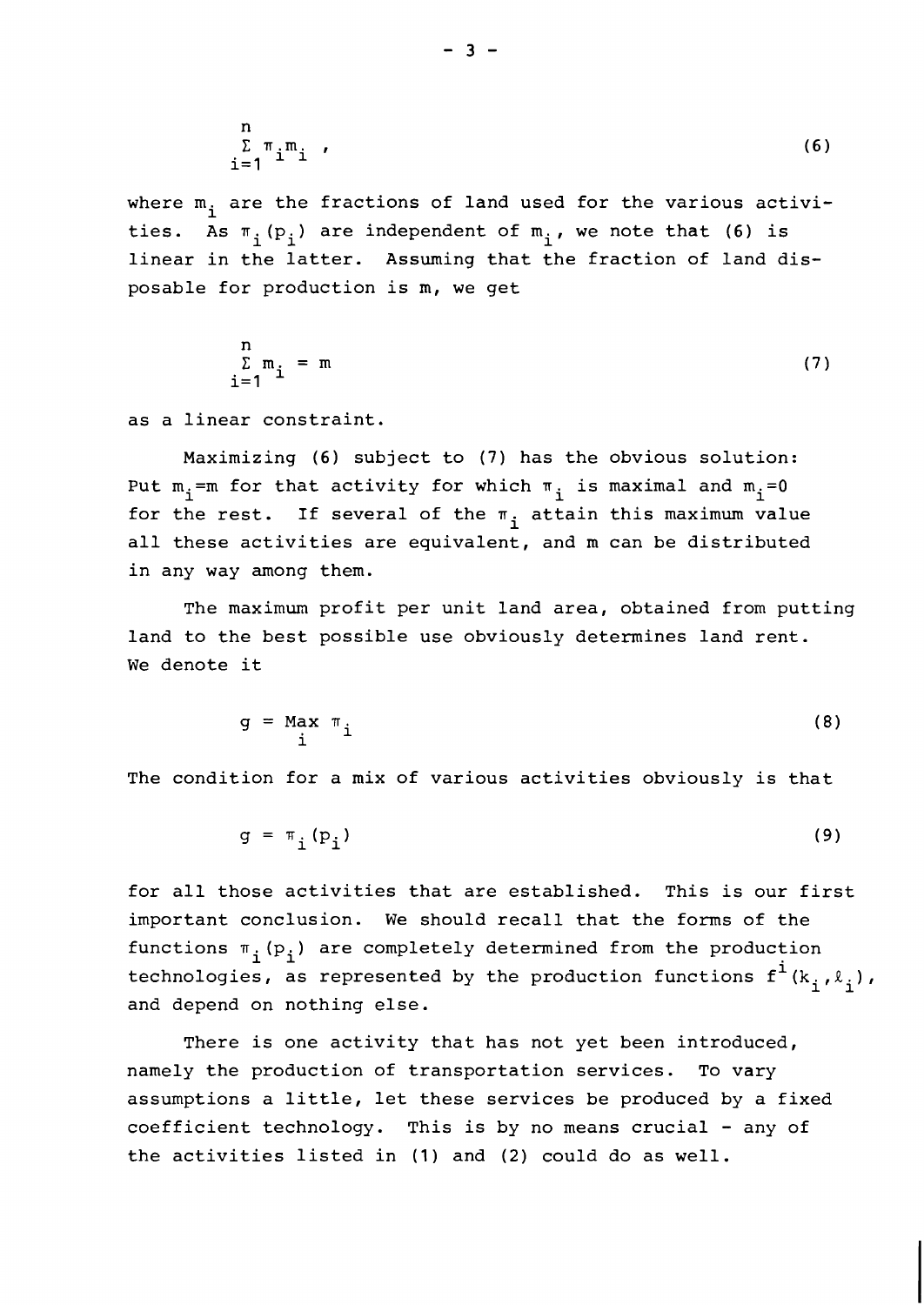Thus, transportation of one unit of commodities, per unit distance traversed, is assumed to require the services of  $K$ units of capital,  $\lambda$  units of labor and u units of land. For simplicity we define the units of measurement of the commodities so that the input coefficients are the same for all. This in no way restricts the analysis. We are free to choose the units and can hence define suitably small units of goods that are heavy or bulky as compared to those more easily transportable.

The cost of transportation accordingly is

$$
(\kappa r + \lambda w + \mu g) = h(g) \tag{10}
$$

at any location. Using the Beckmann (1952) continuous model of transportation, where the flows of traded commodities are construed as vector fields, the conditions for optimum transportation are

$$
h(g)\frac{\phi^{\mathbf{i}}}{\left|\phi^{\mathbf{i}}\right|} = \text{grad } p_{\mathbf{i}} \tag{11}
$$

Here,  $\phi^{\mathbf{i}} = (\phi_1(x, y), \phi_2(x, y))$  represent the flows of trade, with  $|\phi^{\mathbf{i}}| = \sqrt{(\phi_1^{\mathbf{i}2} + \phi_2^{\mathbf{i}2})}$  being the quantities of traded commodities, and the unit direction fields  $\phi^{\mathbf{i}}/|\phi^{\mathbf{i}}|$  = (cos $\theta_{\mathbf{i}}$ , sin $\theta_{\mathbf{i}}$ ) being the spatial directions of the flows.

We observe that the cost of transportation h(g) only depends on land rent, due to (10), as capital rent and wages are invariants, and that, due to our choice of units, the cost is equal for all commodities.

The condition (11) tells us two things: For goods actually transported, they are shipped in the directions of the price gradients, and, in these directions, prices increase at the rate of transportation costs. Concentrating on the latter fact we take norms of both sides of (11) and get

$$
\text{grad } p_i \mid = h(g) \tag{12}
$$

for all commodities actually transported.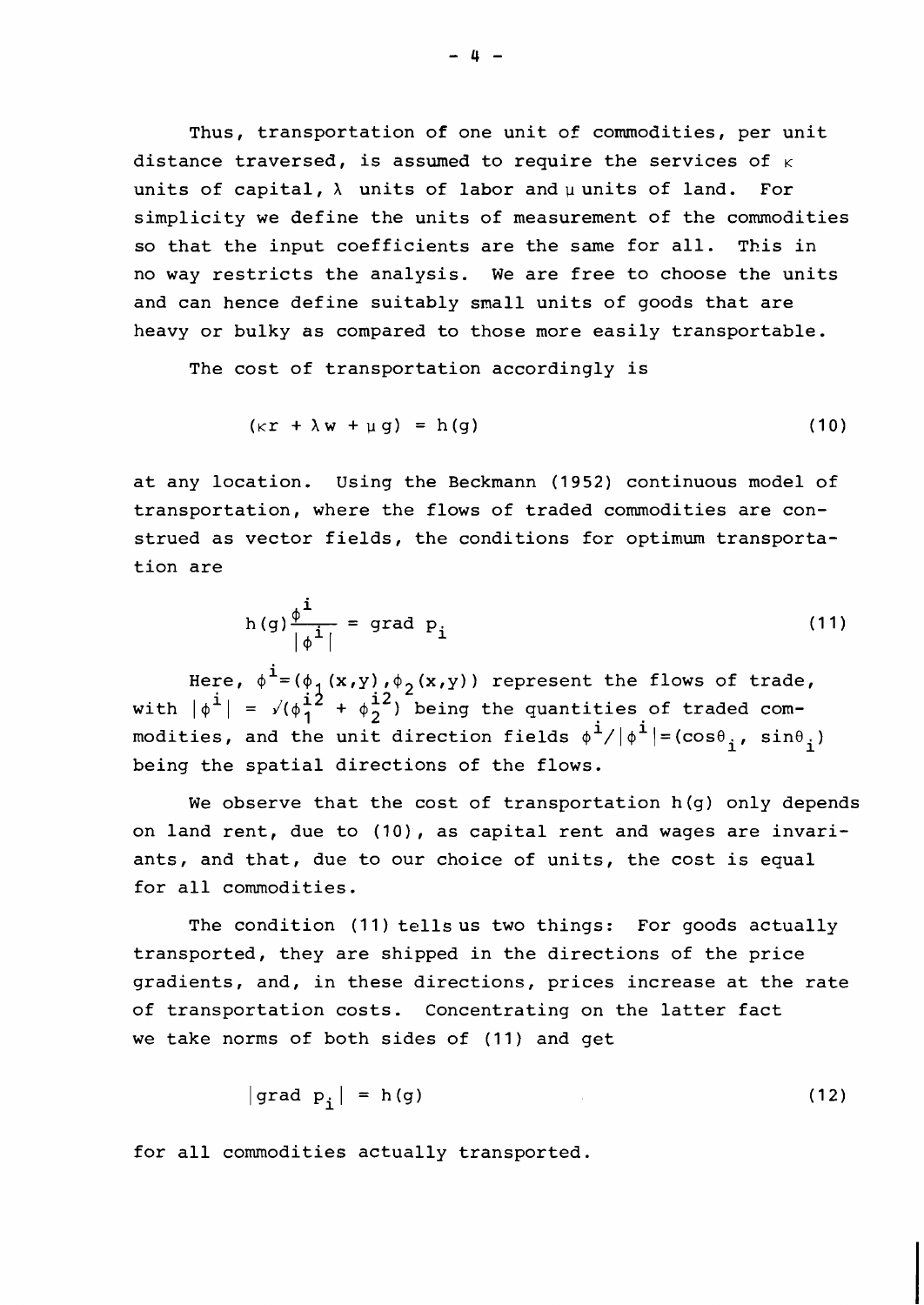The question is how the conditions (9) and (12) fit together. Taking the gradient of (9) we find

$$
\pi'_i | \text{grad } p_i | = | \text{grad } g |. \tag{13}
$$

 $SO$ 

$$
\pi \, \text{th} \, (\text{g}) = |\text{grad} \, \text{g}| \tag{14}
$$

for all goods both produced and transported. As  $|grad g|$  and h(g) are the same for all i we conclude that  $\pi_i$  must be the same functions for all commodities produced and transported.

But, we saw that  $\pi_{i}$ , and hence  $\pi'_{i}$  were independently determined by the production functions  $f^{\text{1}}$  and nothing else. Accordingly, one function  $\pi'_1$  could be used in (14), which thus provides a differential equation for determining the function  $g(x,y)$ . But, it would be most unlikely that any other  $\pi_i'$  would then fit into (14) with g already solved. Using such a simple transversality principle we arrive at the following:

## I. Theorem of Specialization:

At each location exactly one commodity is both locally produced and transported. There may be any number of other goods only produced for local consumption. The same is true about goods only shipped but not locally produced.

We will disregard local production and concentrate on the trade pattern. Still, as we are dealing with an arbitrary number of commodities, the pattern might be incomprehensibly complex where all those flows, that actually occur, cross each other. Observe that we have no a priori radial communication with a single "central city" as von Thünen. Accordingly, it might be difficult to speak of any structure of the spatial economic organization.

However, the picture can be very much simplified by a few elementary observations. From (9) we conclude that in a given specialization zone the price gradient of the single actually produced and transported commodity coincides in direction with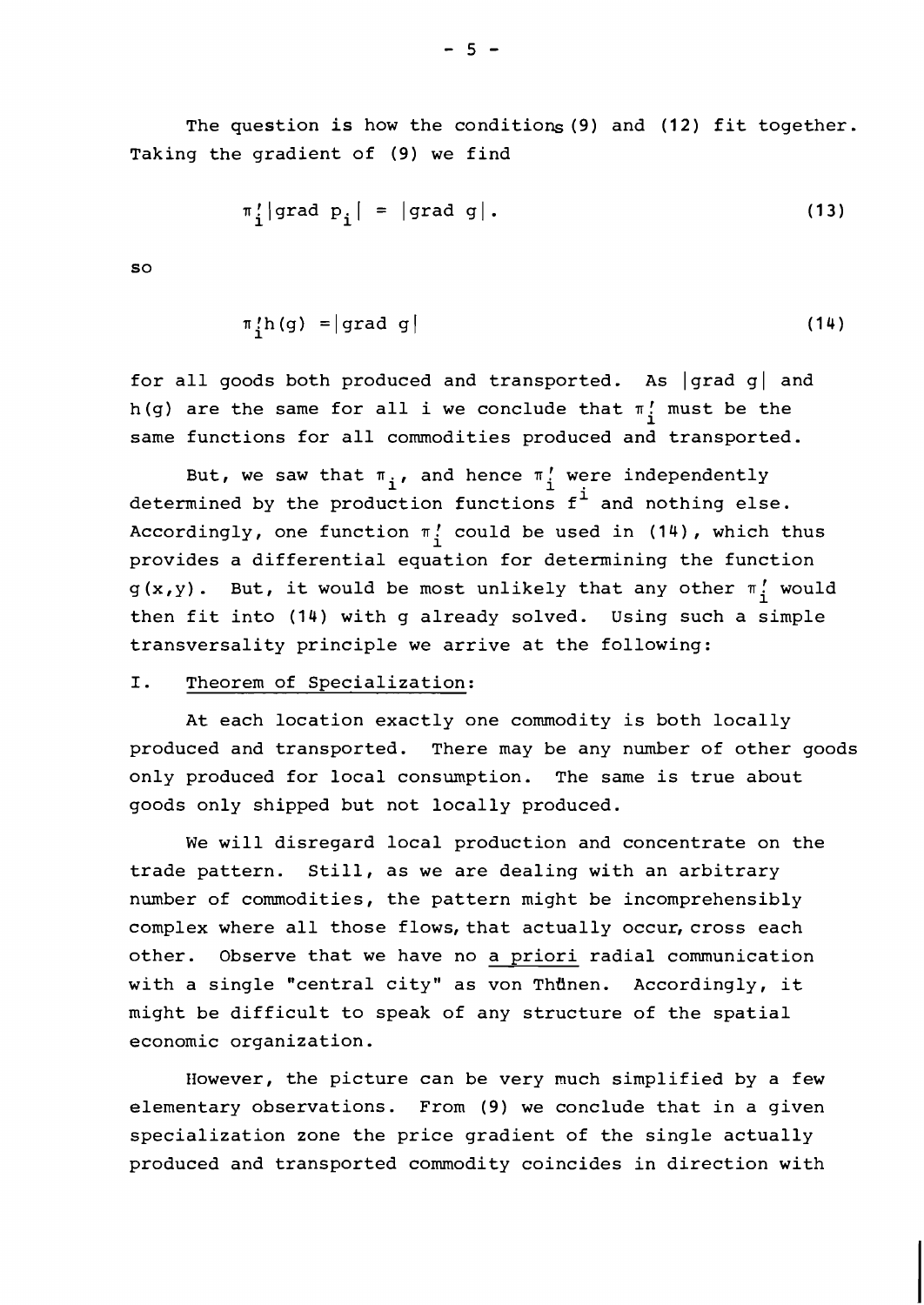the land rent gradient. Accordingly, for this commodity, the constant price lines, and the constant rent lines coincide everywhere in the zone of specialization considered, including the boundaries. The latter actually are curves of constant prices of the commodities in the specialization zones on either side of the boundary in question.

This, however, implies that the boundary conditions are the same for both differential equations (12) for the commodities on either side of a common boundary.

As the differential equations are the same for all commodity prices, the only way the solution could differ would be by reason of different boundary conditions. Accordingly, the solutions coincide (except for some space-invariant constants), and so do the trajectories of trade.

This reasoning can be repeated, by continuing to the next specialization zone, and we finally establish a:

## **11.** Theorem on Unique Direction of Trade

The flow directions of all traded commodities coincide, and coincide with the land rent gradient.

From the complicated picture of a mess of crossing trajectories of trade for various commodities we have obtained a much simpler picture with one direction of all trade everywhere.

Accordingly, this unique direction field of the land rent gradient, and its orthogonal trajectories, the constant rent lines, some of which become boundaries between specialization zones, makes it meaningful to speak of a structure of the whole space economy with an arbitrary number of commodities involved.

This structure, however, need not have such a simple character as in von Thünen's theory, with the zones being concentric rings and the flows being radial from or to one center. For all we have learned up to now, the structure might take on so many different forms that it could be an impossible task to describe or classify them.

The sequel will be devoted to attempting a topological description of the structures, using only the principle that

 $-6 -$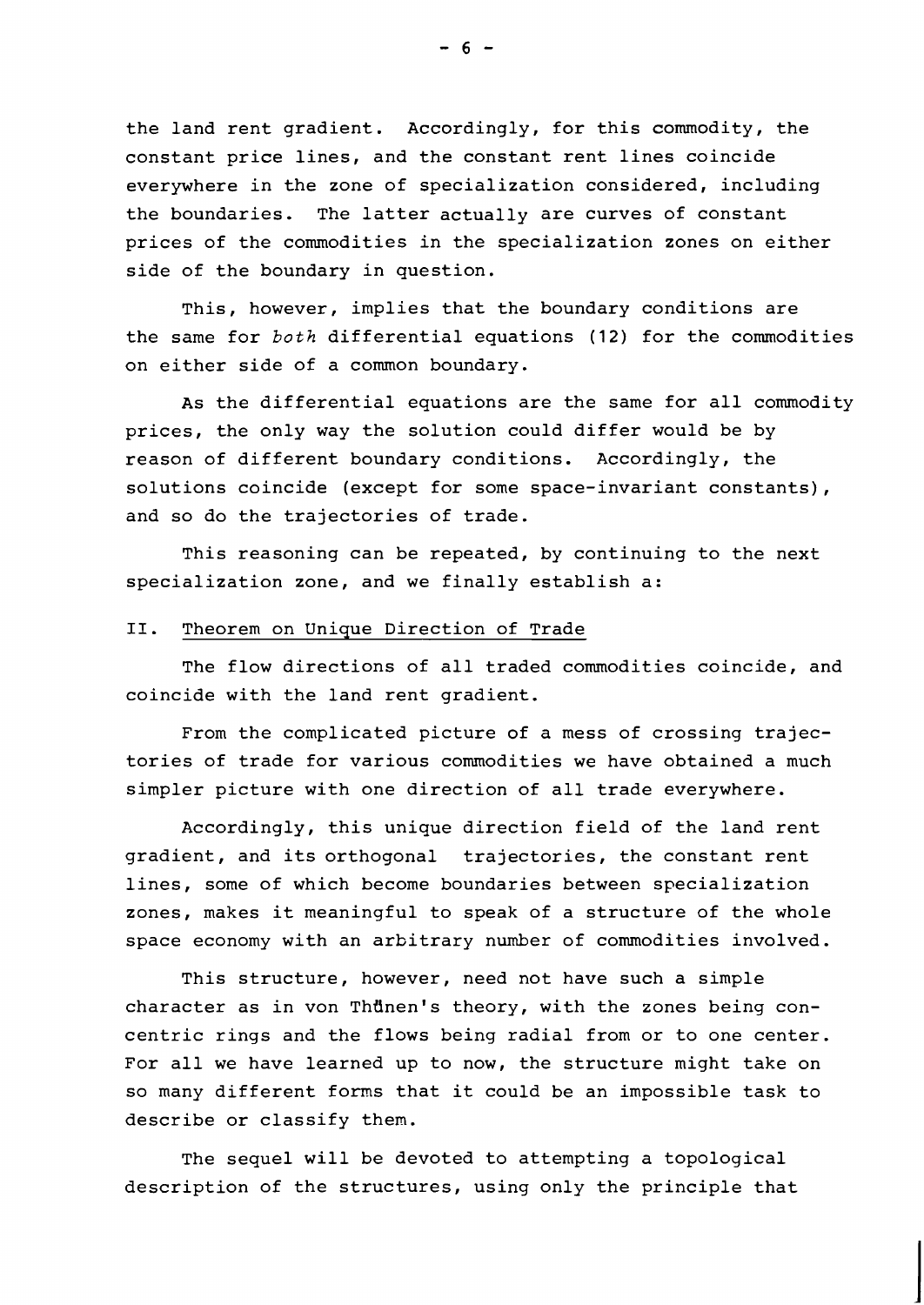they should be robust to disturbances due to factors not explicitly accounted for in the model. We will see that the picture becomes surprisingly precise and even refutes some rather basic ideas about the organization of economic space.

The trajectories traced by the land rent gradient field can be defined by the pair of differential equations:

$$
\frac{\mathrm{d}x}{\mathrm{d}s} = \xi_1(x,y),
$$

and

 $\frac{dy}{ds} = \xi_2(x,y),$ 

where  $\xi_1(x,y) = \partial g / \partial x$  and  $\xi_2(x,y) = \partial g / \partial y$ . Can we say anything in general about what the system of flow lines might look like?

 $(15)$ 

It is a good principle in scientific modelling to use robust assumptions that lead to systems that do not change their qualitative character by the smallest disturbance. Scientific modelling being associated with abstraction from many facts of reality, one must take care that the conclusions do not crucially depend on some assumption that might not hold, see Arnold (1983). So, we must admit for changes in a system like (14)-(15).

A suitable representation of possible small disturbances is by an  $\epsilon$ -perturbation, obtained by replacing (14)-(15) by

$$
\frac{\mathrm{d}x}{\mathrm{d}s} = \eta_1(x, y) \tag{16}
$$

$$
\frac{dy}{ds} = \eta_2(x, y) \tag{17}
$$

where

$$
|\xi_{i} - \eta_{i}| < \varepsilon \tag{18}
$$

and

$$
|\partial \xi_{\mathbf{i}} / \partial x - \partial \eta_{\mathbf{i}} / \partial x | , |\partial \xi_{\mathbf{i}} / \partial y - \partial \eta_{\mathbf{i}} / \partial y | < \epsilon
$$
 (19)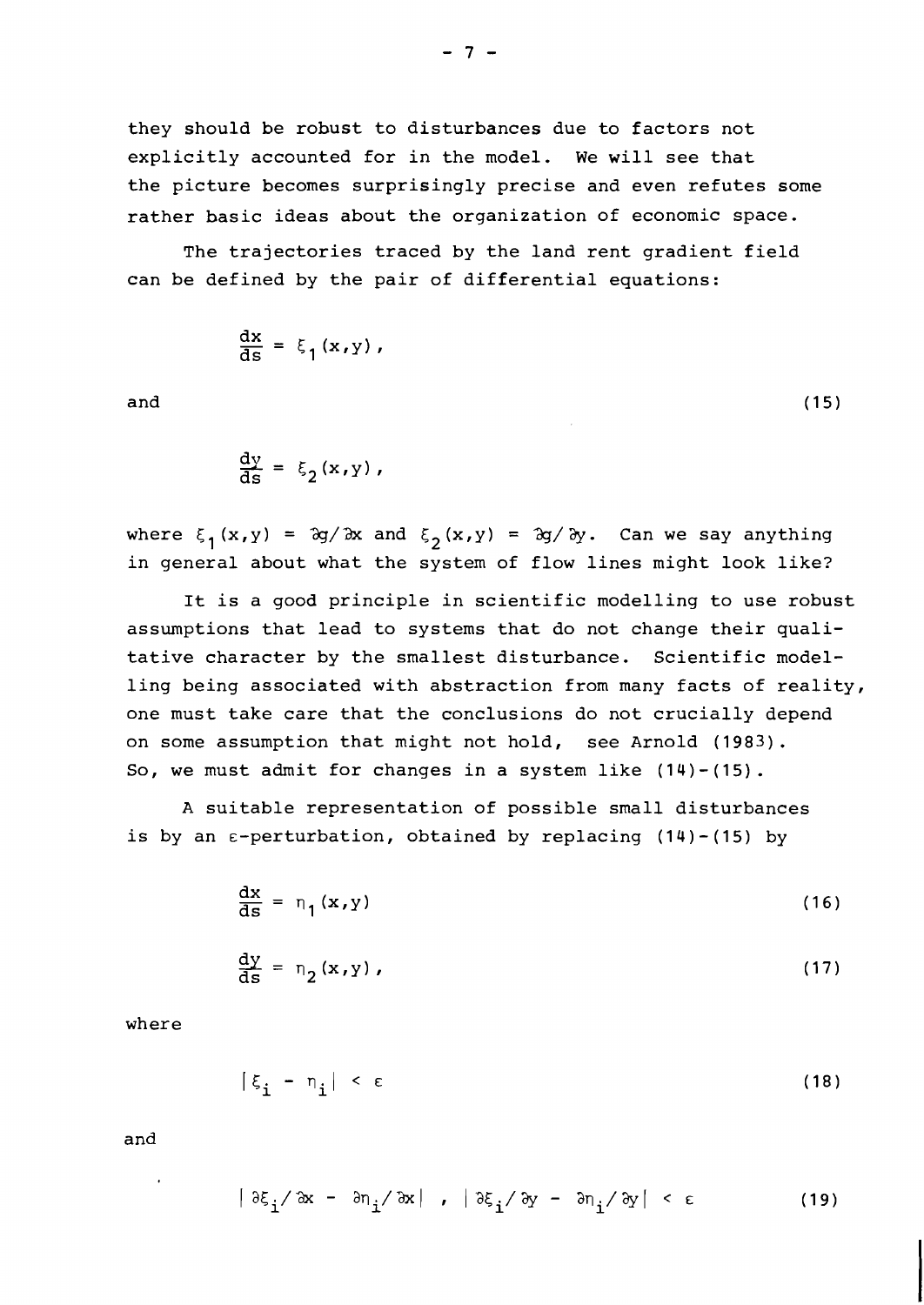so that **(16)-(17)** differ little from **(14)-(15).** We thus consider an abstract metric space of differential equations where "distance" is represented in terms of a C<sup>1</sup> topology.

The land rent gradient thus should be robust, i.e., qualitatively or structurally stable, under  $\varepsilon$ -perturbations of the kind explained. To make this precise we next have to explain the concept of qualitative equivalence of two sets of trajectories that solve **(14)** - (15) and **(16)** - **(17)** respectively.

If we can find a continuous one-to-one mapping from the solution space of **(14)** - **(15)** to the solution space of **(16)** - **(17)** , such that each trajectory is mapped on another trajectory, and each singularity on another singularity, with directions of trajectories and types of singularities being preserved, then we obviously have an equivalence of the type we are looking for between the sets of trajectories.

The equivalence between the flow portraits can also be understood intuitively if we consider pictures of flows drawn on perfectly elastic rubber sheets. Then all the shapes into which such a picture could be deformed, by stretching without. tearing, would constitute a class of qualitatively equivalent flow portraits.

Now, the concept of structural stability is at hand. If perturbations of the differential equations only lead to small, qualitatively equivalent, deformations of the flow portrait then it is stable. If the flow portrait changes qualitatively, so that trajectories are reversed, singularities appear, split, fuse, or disappear, then we deal with structural instability.

This idea was formulated by Andronov and Pontryagin **(1937).**  Later the work was completed by Morse, Smale, and Peixoto. Of great interest are two remarkable theorems.

The **approximation theorem** tells us that, in the abstract space of differential equations, almost all the elements belong to the subset of structurally stable ones. In formal terms the subset is dense and open, and hence the unstable equations are everywhere and in almost all directions surrounded by stable ones.

 $-8-$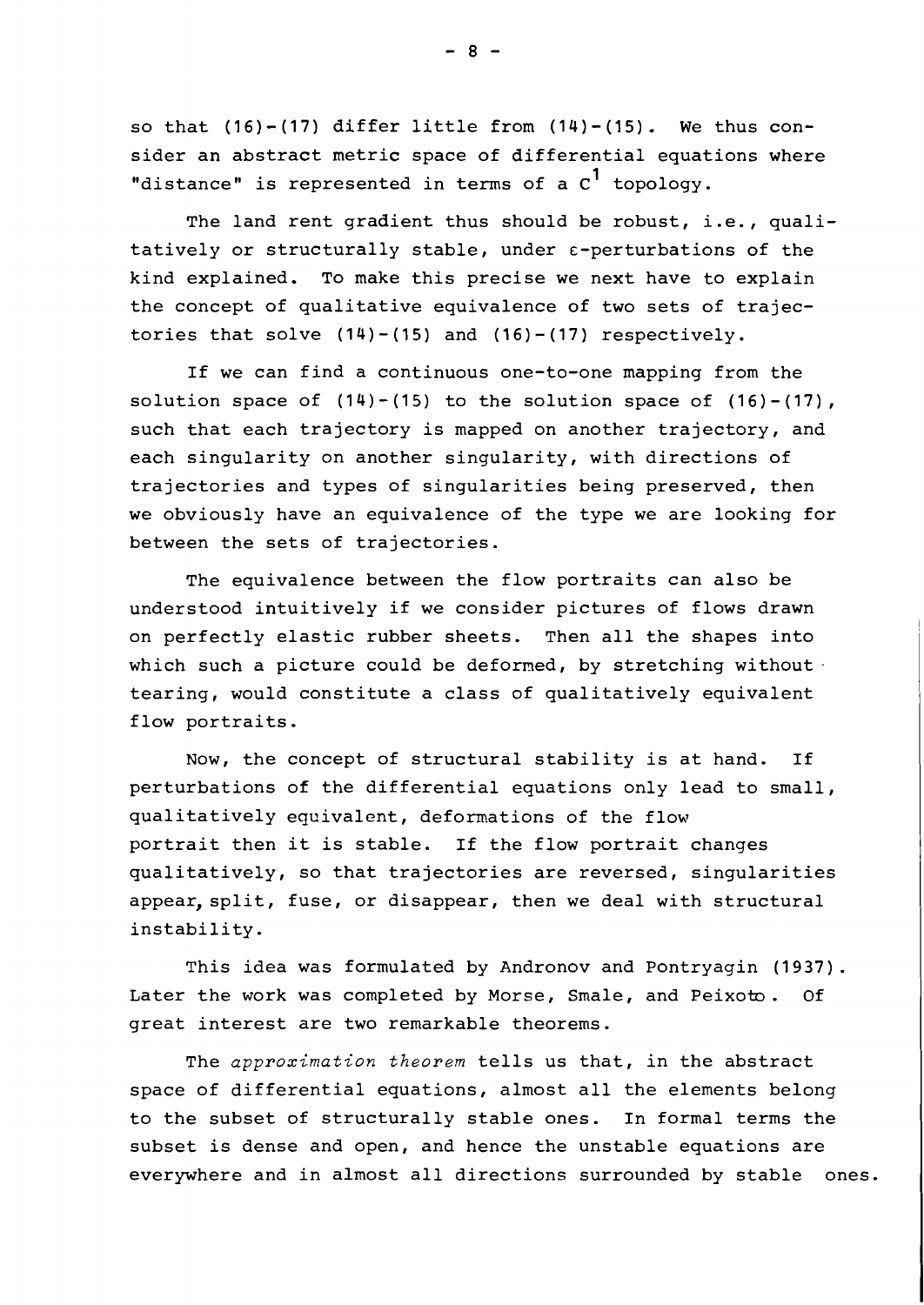Accordingly, we not only know that structurally unstable configurations do not persist in a world of change, but also that every time an unstable configuration is destroyed it is transformed into a stable one.

This happy state of affairs only holds in two-dimensional systems, and fortunately this is exactly what we are dealing with. As Smale has demonstrated, with three dimensions already, it is quite likely that unstable systems are turned into other unstable systems.

About this and the even more interesting characterization theorem Peixoto (1977) or Hirsch and Smale (1974) can be consulted.

The **characterization theorem** tells three things: (a) any structurally stable flow is laminar , or topologically equivalent to a set of parallel straight lines, almost everywhere; (b) the exception is a finite set of hyperbolic singularities, i.e., singularities with non-vanishing real parts of the eigenvalues of the linearized differential equations. As we deal with gradient fields the imaginary parts always disappear, and hence nodes and saddles are the only hyperbolic singularities; (c) finally, there is the global result that no trajectory issuing from or going into a saddle point is incident to a saddle at the other end.

As the flow is laminar, except at the singularities, we can use them to organize a basic graph at the stable flow. In particular, we try to draw a regular tessellation or tiling of space in the same spirit as do Christaller and Losch. The difference is that our picture is only topological, and admits all the distortions of the basic picture attained by stretching it in various ways.

AS we are going to organize the picture by the possible singularities, nodes and saddles, the main organizing element consists in the two directions in which trajectories are incident to saddle points. This fact makes the organization quadratic, as demonstrated by Puu (1982), and, in particualr, rules out the hexagonal tilings of Christaller and Losch. The

 $-9 -$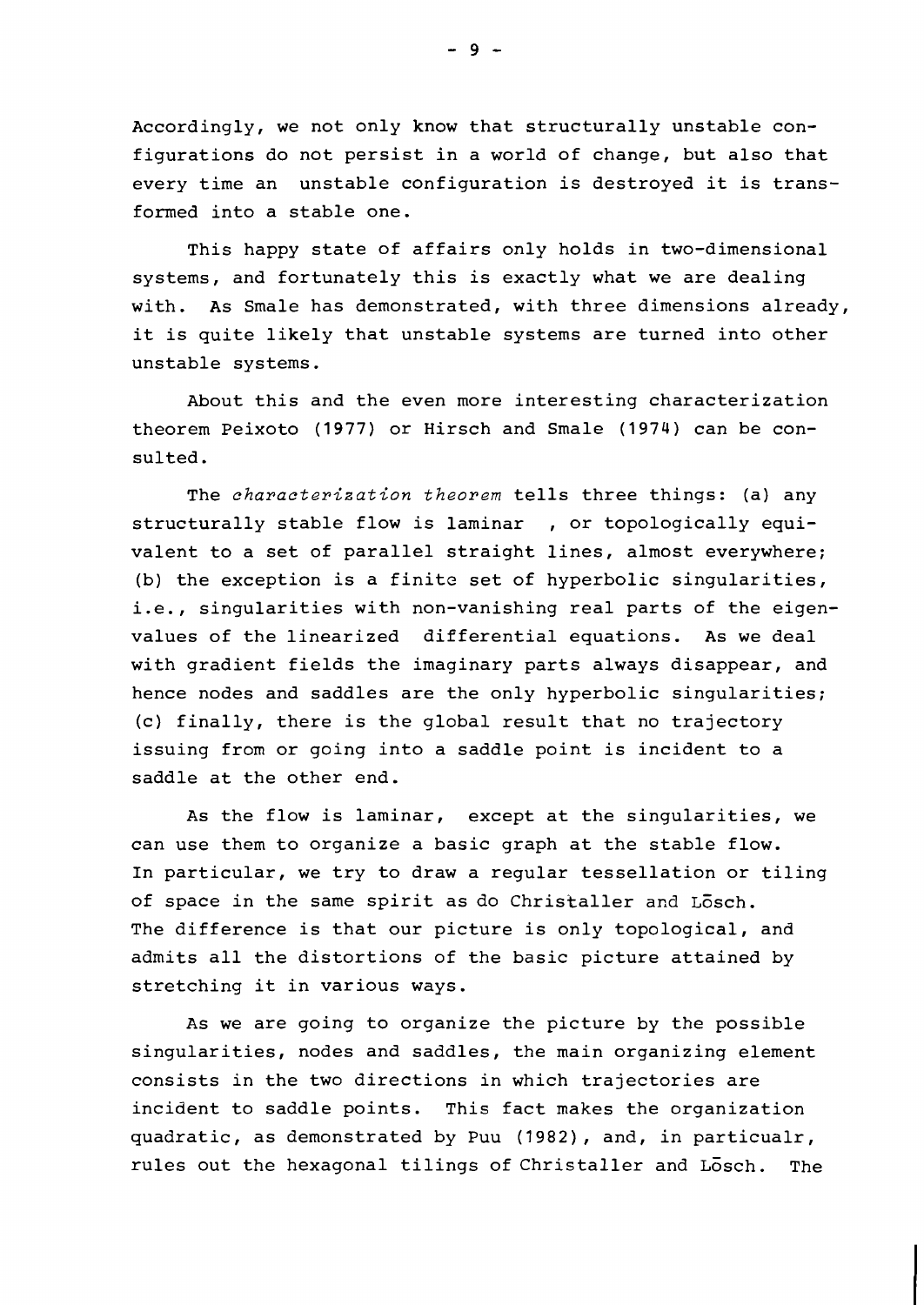way the result is obtained is by starting out from a saddle point, where trajectories are incident in the horizontal and vertical directions.

In a regular organization of space these trajectories end up at new singularities, which, according to the condition ruling out saddle connections, must be nodes. Two of them are stable, two unstable.

As the stable and unstable ones are organized in opposite pairs we conclude that the singularities NE, SW, SE, and SW of the saddle points have ingoing as well as outgoing trajectories. In our list of admitted singularities only saddle points have this character, and hence, we identify four new saddle points.

Accordingly, the whole basic graph can be oriented, as shown in Figure 1a, by starting anew from the saddles and continuing as before. We obtain the:

## III. Theorem of Spatial Organization

The only regular land rent surface, possessing structural stability, is quadratic (up to topological equivalence), where each node is surrounded by four saddles and vice versa.

It then is a trivial matter to fill in the whole picture with trajectories as in Figure Ib.

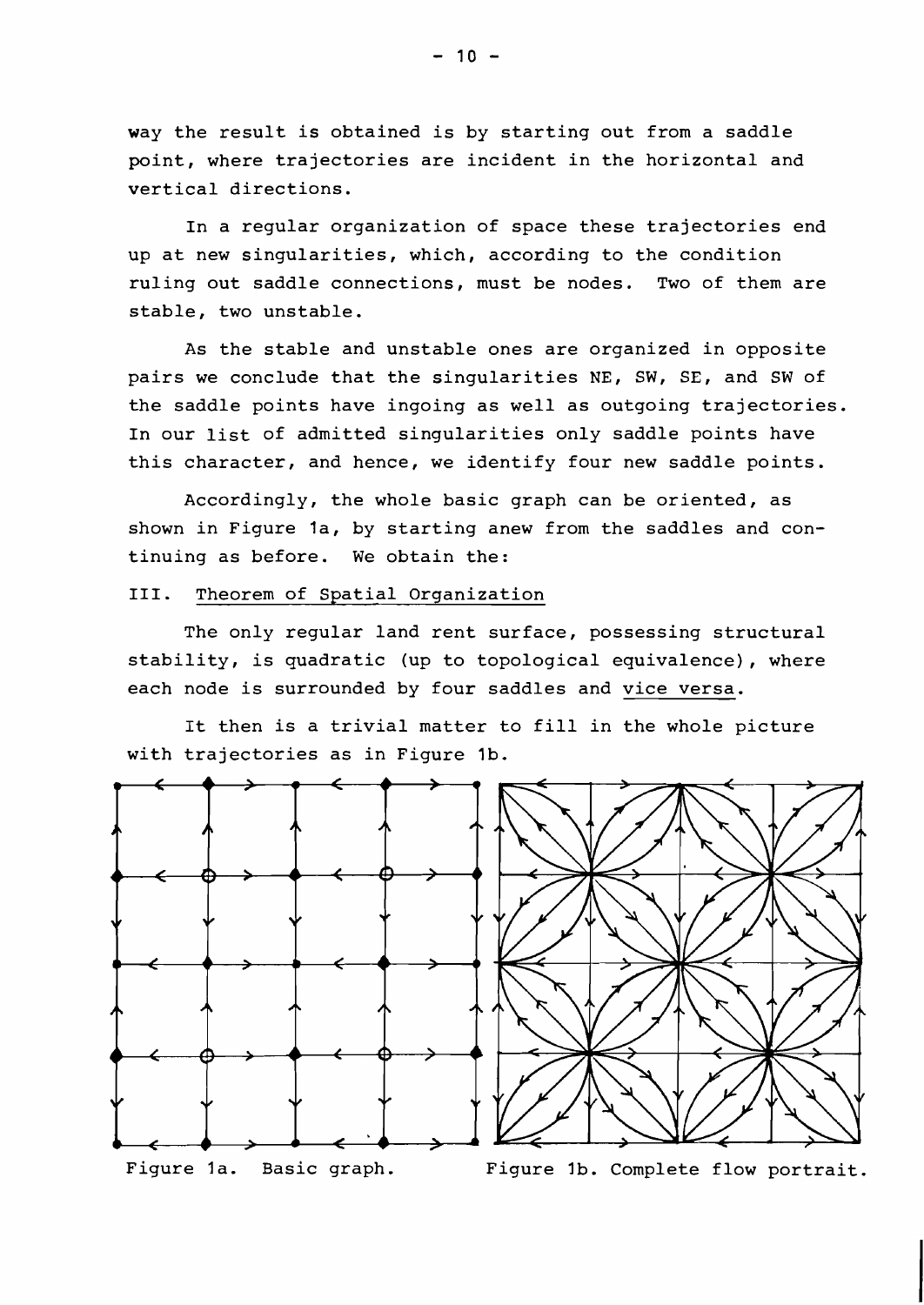We also note that, associated with the gradient field of land rent is a land rent "landscape" with hills, corresponding to stable nodes, and bottoms, corresponding to unstable nodes, equally spaced in a lattice with saddle points in the corners inbetween. This is shown in Figure 2.



Figure 2. Land rent surface.

But we noted that the specialization pattern was defined by contours of constant land rent. Accordingly, the orthogonal trajectories to the rent gradient lines are the boundaries of specialization areas and we arrive at von Thünen "rings" of specialization as shown in Figure 3. Each hill top corresponds to a von Thdnen "central city", whereas the bottoms represent the "wilderness". This "wilderness" no longer completely surrounds the most peripheral ring, because we are not concerned with one "isolated state", but with a set of "central cities" with their hinterlands fused together into one single pattern. For this reason "wilderness" recedes to the corners between the various non-isolated "states".

We have interpreted the node singularities as the most central and the most peripheral points in the system. What about the saddle points? There is an obvious interpretation at hand if we consider the fact that all trajectories seem to

 $-11 -$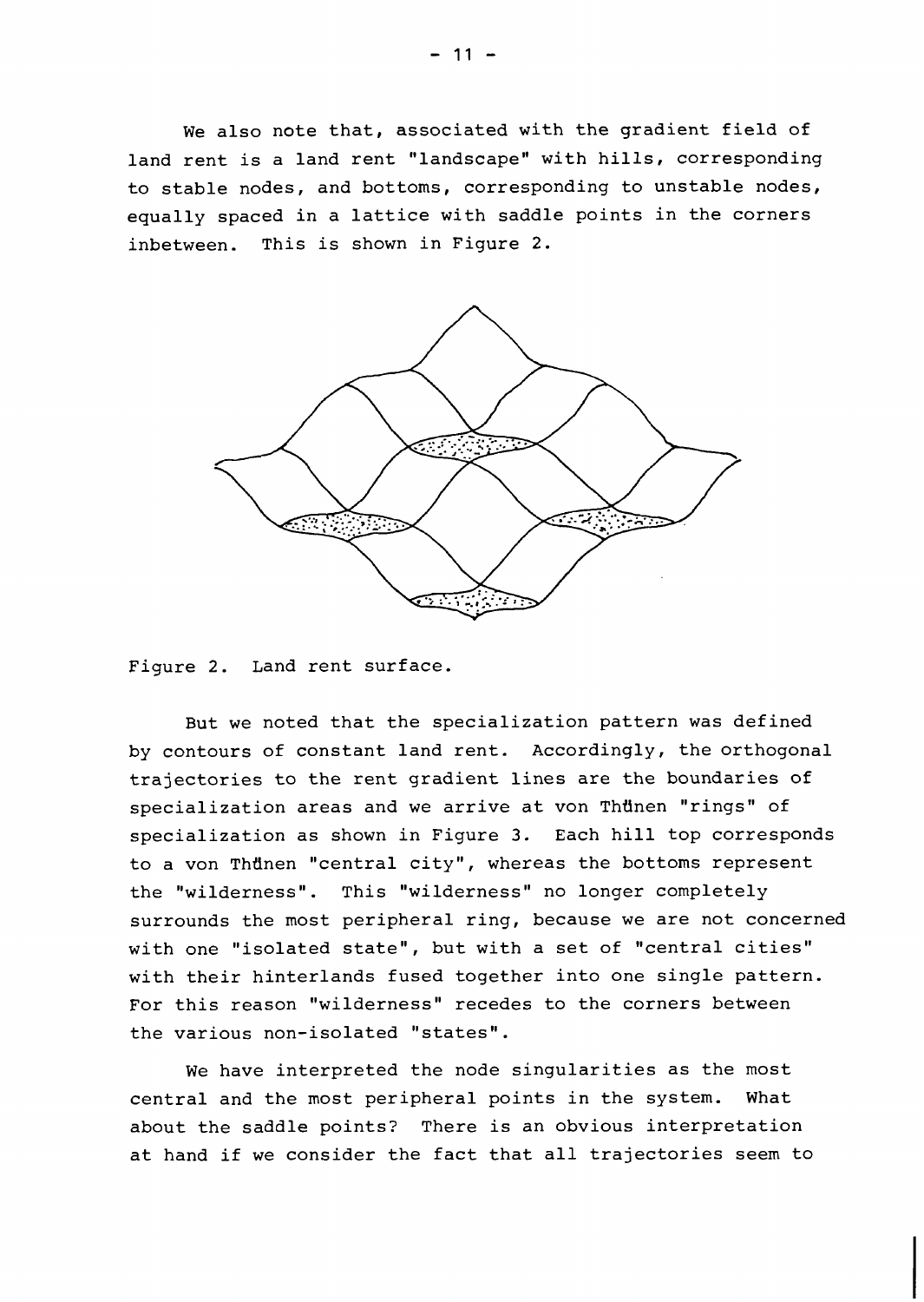

Figure 3. Specialization pattern.

be attracted to them. Land rent was seen to be the main variable item in the cost of transportation. We could interpret this in terms of general congestion or competition for land. Along with congestion a main cost factor, which we have not brought into the picture, is the density and capacity of the road network. Obviously it should be better close to the central locations and worse in "wilderness"..

Considering both factors, transportation would be easiest in points where density and capacity of roads is good, but congestion and competition for land are not too bad, i.e., at locations far back from "central cities" and from "wilderness". Such locations above all are the saddle points, and we can therefore understand why the trajectories would be attracted to them.

By summary, we have, using no more than general assumptions of structural stability, established a pattern of specialization and seen it to be like the von Thünen pattern of concentric rings.

The picture differs in two ways from the original. First, von Thünen's picture is geometrical, whereas the present one is topological, admitting a wide class of distorted pictures with only the same qualitative features. Second, we not only consider one isolated economy of the von Thunen type, but a set of any number of such economies put together.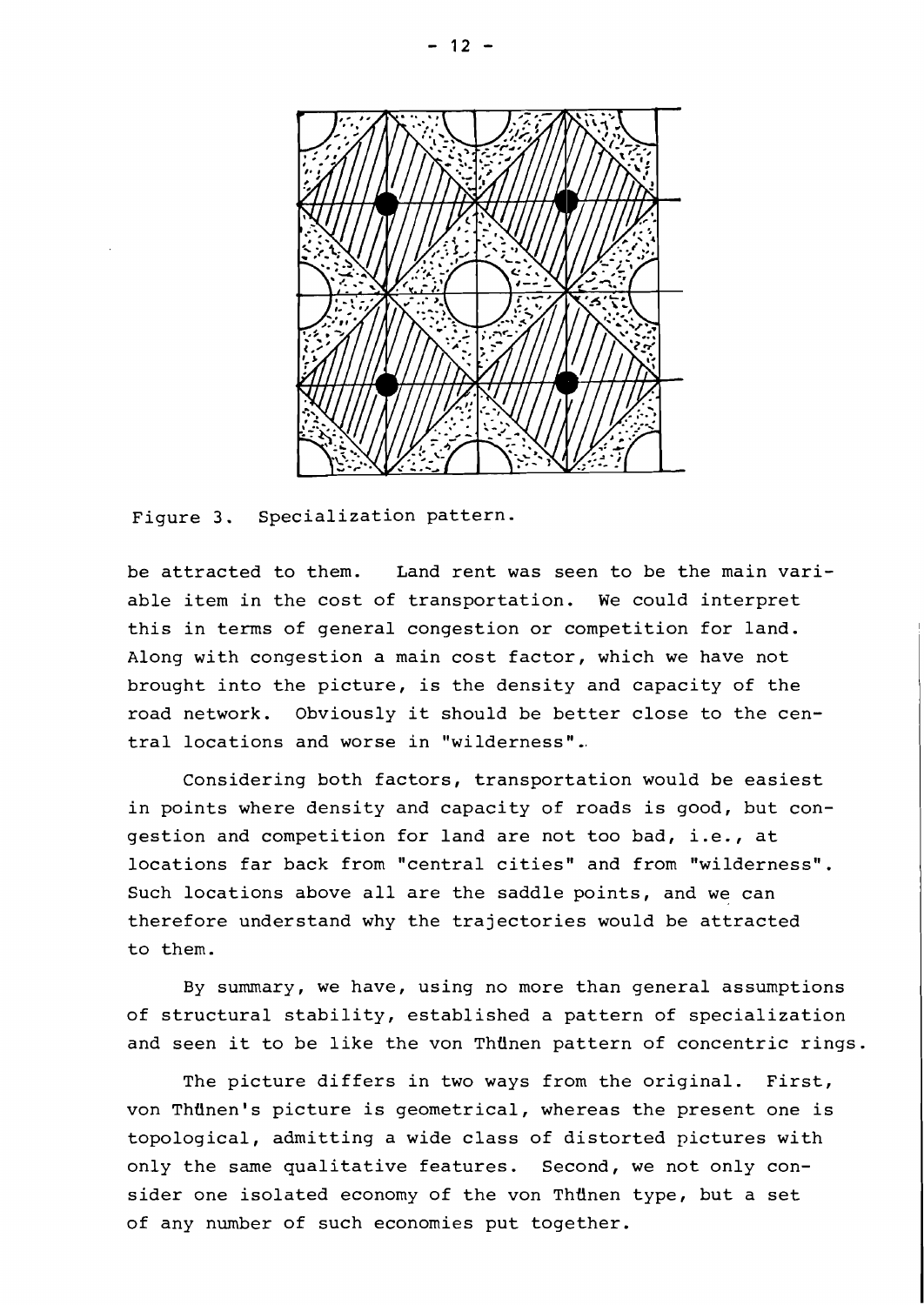The question is how reasonable structural stability is as a modelling instrument. Obviously, it only is a safeguard that in model construction we have not brought in any assumptions that would destroy the whole system if there were some error in their precise formulation.

This certainly is a non-restrictive principle, often used implicitly in prudent modelling, but seldom explicitly recognized. In economics it seems only to have been applied once, for simpler systems, by Samuelson (1947) in the "correspondence principle".

The conclusions, however, seem astonishingly rich in view of how little restrictive the assumption is.